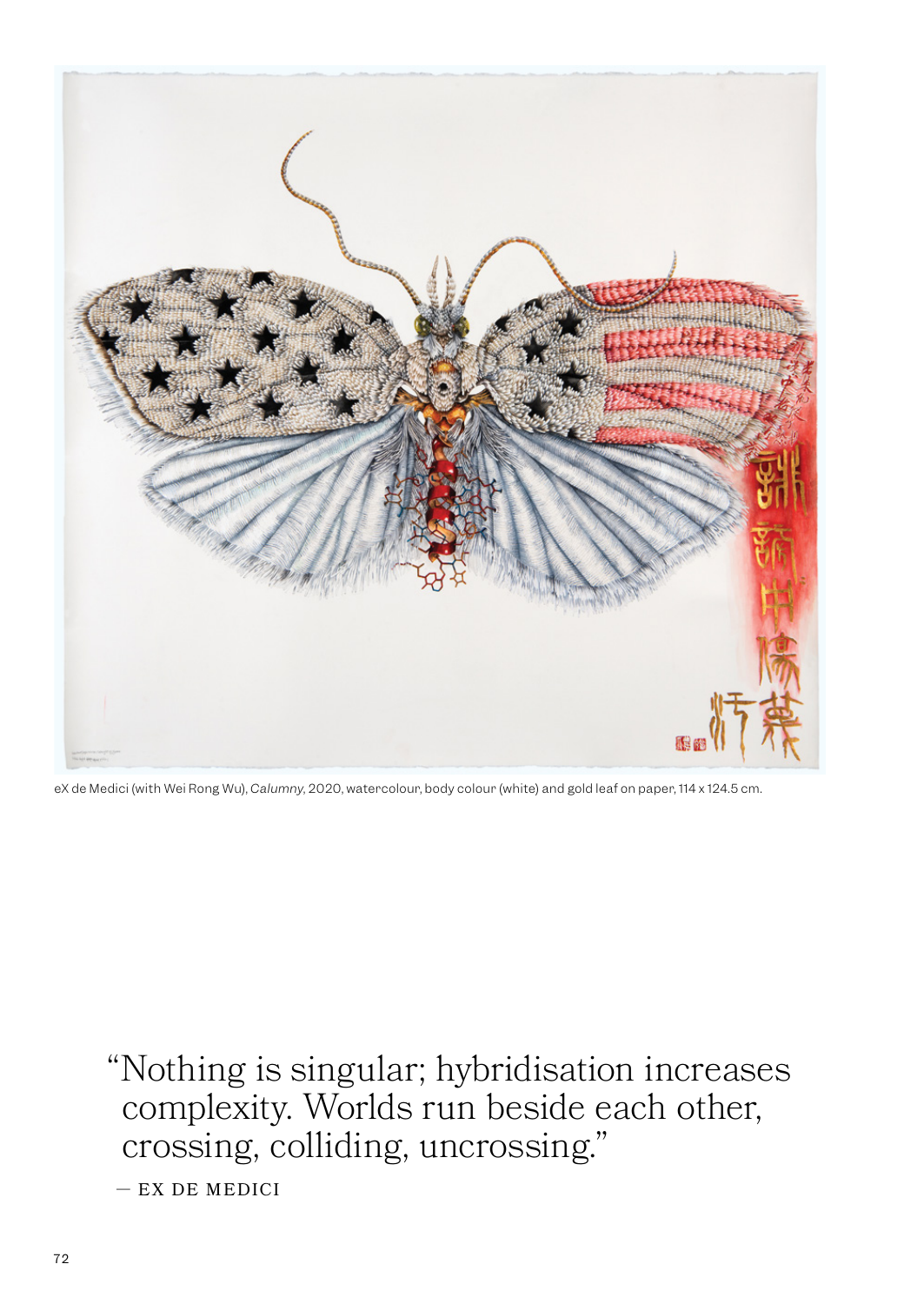# Interview eX de Medici

## WRITER Tracey Clement

Before she became one of Australia's most respected artists, eX de Medici was both a punk and a tattooist. The iconoclastic energy of the former, and the technical precision of the latter, can still be seen in the Canberra-based artist's watercolour paintings, which combine delicate detail with bold social critique.

#### TRACEY CLEMENT

You worked as a tattooist for many years. How has this experience shaped your practice as a painter?

#### EX DE MEDICI

It takes years, lifetimes, to learn any medium in depth. Tattooing requires a particular skillset. It is precise, miniature. Mistakes are inexcusable, every millimetre must be attended to, and, importantly, a tattooist works entirely for someone else. I still do some work in the medium with people whose ideas interest me.

#### TC

Your work is so redolent with symbols that it is often compared to Dutch still life painting. Is this a genre you consciously draw on?

#### XDM

The 17th century European still life genre has been a powerful influence. In 1997 I travelled to the Rijksmuseum in Amsterdam to research this tradition. I was enthralled by the impossible surfaces, the precision of masking intent via symbolism—a great achievement also employed by contemporary Iranian artists—and the eternal night of the objects represented.

These same qualities draw me to Islamic and European illuminated manuscripts, Tudor portraiture, Holbein's paintings and woodcuts, and Ferdinand Bauer's perfections of the natural world.

#### T<sub>C</sub>

Your work often deals with hybridity—two things combining to make something new. One of the very first pieces I wrote as an art critic was on your *Blue (Bower/Bauer)* painting, 1998- 2000. I remember noting the symbolism of the broken willow-pattern plate, a classic example of hybridity…

#### XDM

*Blue (Bower/Bauer)* was an exploration of the ongoing colonisation project that is Australia. The willow pattern is a classic example of [Western] Empire's cultural and economic hijacking of tradition—in this case, Chinese ceramics.

The broken willow-patterned plate references Thomas Stothard's depiction of the departure of the women's convict transport ship, the Lady Julian(a). My parents' common ancestor, Mary Wade, was an 11-year-old child prisoner aboard this ship. Her death sentence in London was commuted to life in the colony. On arrival in Sydney, she was transferred to the Norfolk Island gulag.

Austrian botanical illustrator Ferdinand Bauer produced a large body of work on the island, and I visited in 1996 and 1997, for three weeks each trip, in order to research elements of *Blue (Bower/Bauer)*.

#### TC

Some 20 years later you are still working with hybridity. Your latest solo show, *Double Crossed*, features impossible creatures: part moth, part weapon.

#### XDM

Nothing is singular; hybridisation increases complexity. Worlds run beside each other, crossing, colliding, uncrossing. Unlikely and unrelated can be cleaved together by persuasion.

#### TC

One of these hybrid moths, titled *Covid's Eyes*, has a body made from, or infected with, the distinctive coronavirus shape.

#### XDM

All of the [moth] species group in *Double Crossed* are unclassified but known as a subspecies of the micro Lepidoptera superfamily, Tortricidae.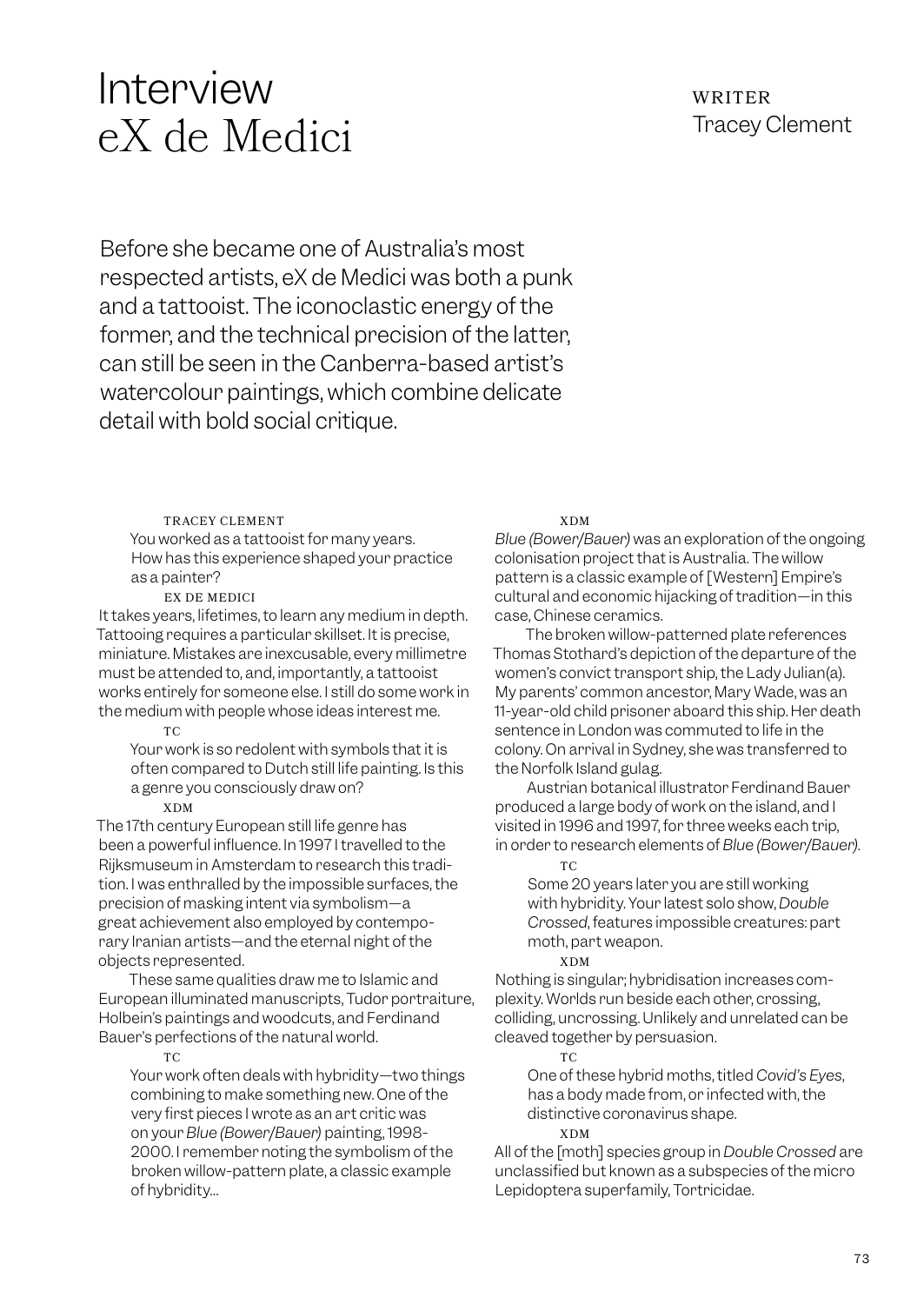

eX de Medici, *Covid's Eyes*, 2020, watercolour and body colour (white) on paper, 114 x 119.5 cm.